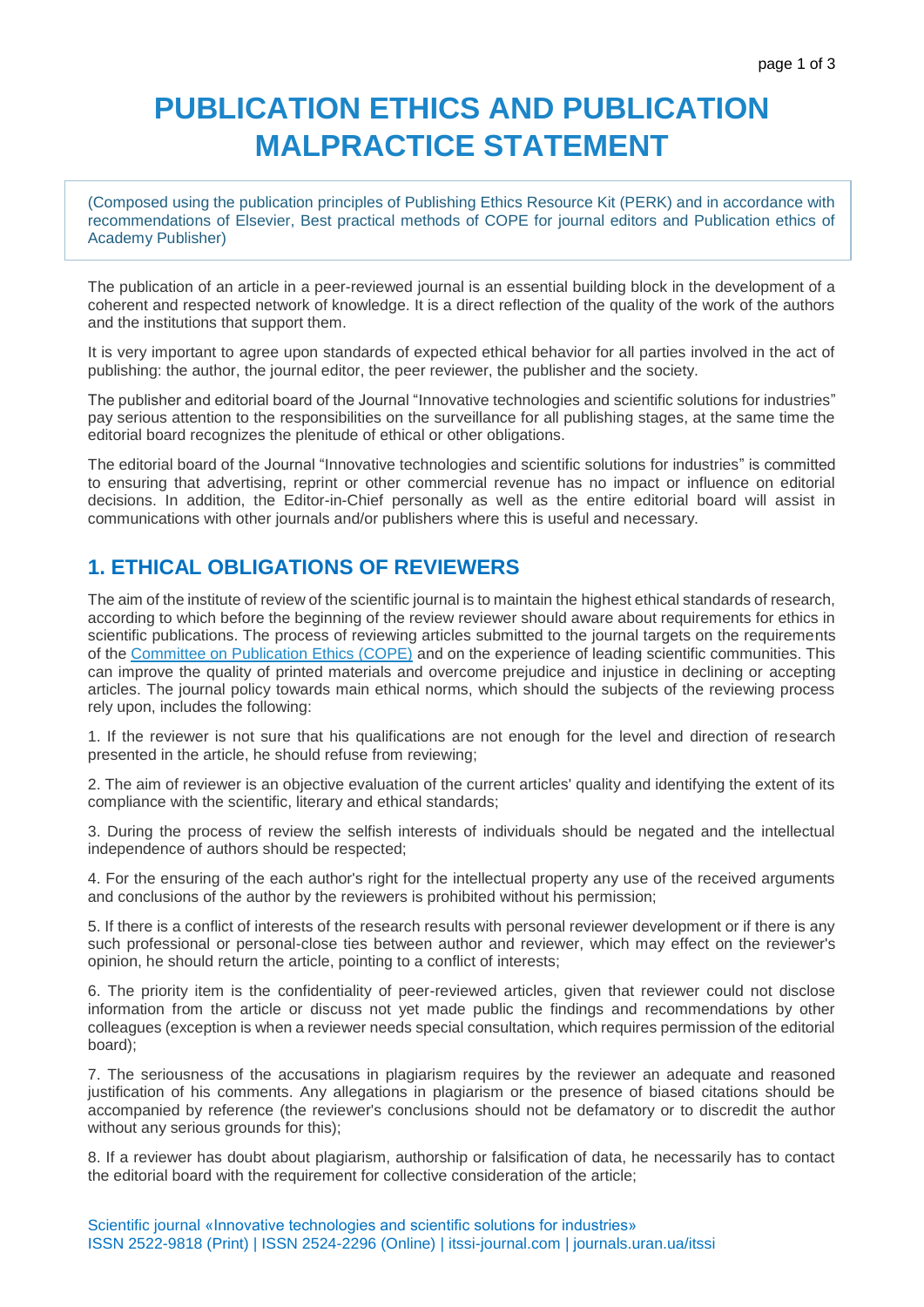9. Because the reviewer has to tag any cases of insufficient quoting by the authors of works of other scholars, working in area of peer-reviewed article, by the authors, comments about the lack of citation in own reviewer research identified as biased;

10. The maintenance of a constant frequency of publication of the journal requires high reviewer's discipline, which revealed through the timely provision of review on article and the respectable relations to the authors (if there are a manifestation of discourtesy towards the authors or systematic low-quality reviews of articles or violation of terms of reviews, the relationship with this reviewer is terminated);

11. It is forbidden for reviewers to use or disclose unpublished information or arguments of the author, it is not considered controversial to some ethical termination to stop own reviewer's research if in his opinion they are inconclusive.

## **2. ETHICAL OBLIGATIONS OF THE EDITORIAL BOARD**

1. **Decision on publication***.* The Editor-in-Chief of the Journal "Innovative technologies and scientific solutions for industries" is responsible for the decision, which articles submitted to the Journal should be published. Check of the scientific work for the timeliness of the topic and its worth for researchers and readers should always be the main factors, which influence the decision of the article publication. Editor-in-Chief can follow the policy of the journal editorial board, his decision should also be based provisions of the law, which prohibits copyright infringement and plagiarism.

2. **Fair play principle***.* The Editor-in-Chief and editorial board should evaluate the manuscripts based on their intellectual content irrespective of the author's race, gender, sexual orientation, religious beliefs, ethnic origin, citizenship, or political views.

3. **Confidentiality***.* The Editor-in-Chief and all employees of the editorial office have no rights to disclosure the information on submitted works to anybody except the respective author, reviewer, other editorial consultants, and editor, if necessary.

4. **Disclosure of information and conflict of interests***.* Unpublished materials used in the manuscript should not be used in own researches of the Editor-in-Chief without the author's written consent. Closed information or ideas obtained during the reviewing process should remain confidential and not used for personal benefits. The Editor-in-Chief should declare about the withdrawal of his candidacy (to commission the Deputy Editor-in-Chief or other member of the editorial board to engage in review of the manuscript instead of him) regarding the manuscript review, if he has a conflict of interests as a result of competitive relationships, cooperation, or other relationships and relations with one of authors, companies, or (possibly) institutions related to the submitted manuscripts. The Editor-in-Chief has to demand disclosure of corresponding competitive interests and publication of amendments from all participants of the process, if a conflict of interests was discovered after publication. If necessary, other respective measures should be taken such as publication of denial or apology.

5. **Participation and cooperation in an investigation***.* If an ethical complaint is submitted regarding the provided manuscript or published article, the Editor-in-Chief should take appropriate reasonable measures. Such measures usually include the contact with the author of the article or manuscript and appropriate consideration of the corresponding complaint or claim, however, an addressing to appropriate institutions and research organizations can be needed. If the complaint is supported, it is necessary to publish the corresponding corrections, denials, or apologies. Every report on facts of unethical conduct should be considered, even if it was done years later after the publication.

## **3. ETHICAL OBLIGATIONS OF AUTHORS**

1. **Reporting standards***.* Authors reporting the results of original research should provide the exact report on the performed work as well objectively report its significance. Date, based on which the research has been performed, should be clearly reported in written form. The article should contain a sufficient amount of information and references to primary sources that will allow others to use the particular work. Fraudulent or knowingly false statements are equal to unethical conduct and are unaccepted. Review of articles and special publications should also be precise and objective, while the editorial "point of view" should be clearly outlined.

2. **Access to data and their storage***.* Authors can be asked to provide initial data for editorial review. They should be ready to provide free access to such data, if it is possible, and in any case, they should be ready to store these data during a rational period after their publication.